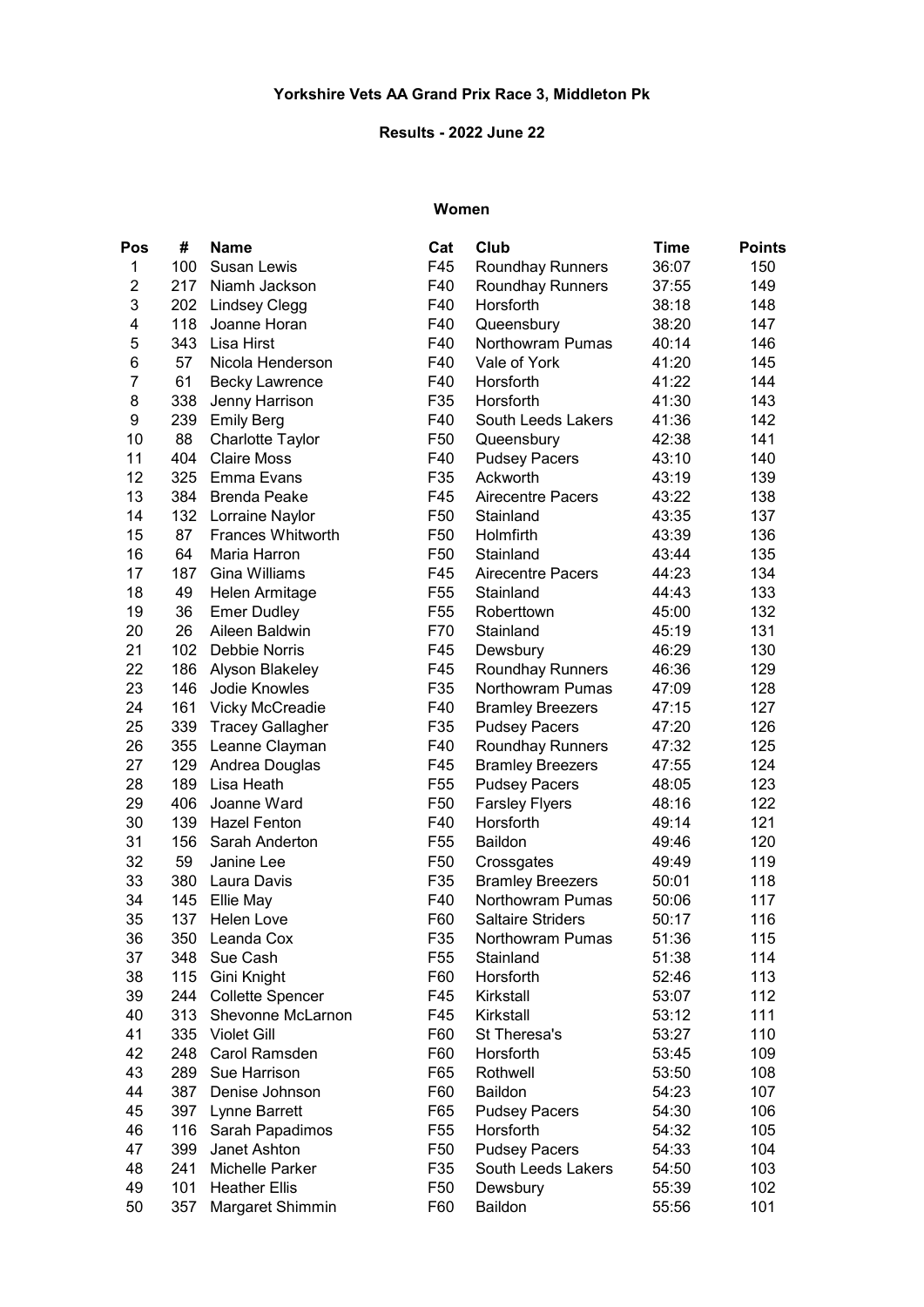| 51 | 177 | Ursula Clarke            | F <sub>55</sub> | <b>Baildon</b>           | 55:58 | 100 |
|----|-----|--------------------------|-----------------|--------------------------|-------|-----|
| 52 | 124 | Janet Hartley            | F60             | Rothwell                 | 56:11 | 99  |
| 53 | 232 | Carole Clifford          | F <sub>55</sub> | Rothwell                 | 56:12 | 98  |
| 54 | 315 | Suzy Beck                | F40             | <b>Pudsey Pacers</b>     | 56:24 | 97  |
| 55 | 272 | <b>Valerie Pell</b>      | F65             | St Theresa's             | 56:25 | 96  |
| 56 | 393 | Samantha Cripps          | F50             | Dewsbury                 | 56:32 | 95  |
| 57 | 89  | Shelagh Hopkinson        | F65             | Baildon                  | 56:55 | 94  |
| 58 | 400 | Nicola Cartwright        | F40             | <b>Pudsey Pacers</b>     | 57:04 | 93  |
| 59 | 63  | Paula Pickersgill        | F <sub>50</sub> | Stainland                | 57:11 | 92  |
| 60 | 197 | <b>Hilary Taylor</b>     | F45             | <b>Pudsey Pacers</b>     | 57:30 | 91  |
| 61 | 314 | <b>Caroline Fuller</b>   | F60             | Sheffield & Dearne       | 57:43 | 90  |
| 62 | 324 | Joanna Mingham           | F60             | Kirkstall                | 57:47 | 89  |
| 63 | 273 | <b>Katherine Penrose</b> | F65             | St Theresa's             | 57:59 | 88  |
| 64 | 114 | <b>Bev Elliott</b>       | F45             | Horsforth                | 58:34 | 87  |
| 65 | 174 | Becki Johnson            | F35             | <b>Pudsey Pacers</b>     | 58:39 | 86  |
| 66 | 160 | Alison Dace              | F <sub>50</sub> | <b>Bramley Breezers</b>  | 59:11 | 85  |
| 67 | 260 | Joanne Hawden            | F <sub>55</sub> | Rothwell                 | 60:19 | 84  |
| 68 | 391 | Denise Ramsden           | F <sub>55</sub> | Rothwell                 | 60:20 | 83  |
| 69 | 327 | Nicola Bradford          | F <sub>50</sub> | <b>Pudsey Pacers</b>     | 60:41 | 82  |
| 70 | 328 | Jeannette Boote          | F <sub>50</sub> | Roberttown               | 61:03 | 81  |
| 71 | 16  | <b>Vicki Hipkiss</b>     | F55             | Kirkstall                | 61:26 | 80  |
| 72 | 155 | Kelly Heathcote          | F40             | <b>Saltaire Striders</b> | 62:40 | 79  |
| 73 | 231 | Penelope Robinson        | F70             | <b>Roundhay Runners</b>  | 63:06 | 78  |
| 74 | 176 | Demelza Bottomley        | F40             | Northowram Pumas         | 63:18 | 77  |
| 75 | 106 | Kezzie Medford           | F75             | <b>Pudsey Pacers</b>     | 64:38 | 76  |
| 76 | 242 | Lindsay Johnson          | F <sub>50</sub> | <b>Pudsey Pacers</b>     | 65:06 | 75  |
| 77 | 198 | <b>Juliette Ward</b>     | F40             | <b>Pudsey Pacers</b>     | 66:39 | 74  |
| 78 | 193 | Anastasia Lincoln        | F65             | Affiliated Individual    |       | 73  |

## Men

| 1  | 42  | Gavin Mulholland              | M50 | Stainland                | 31:44 | 300 |
|----|-----|-------------------------------|-----|--------------------------|-------|-----|
| 2  | 7   | Steven Asquith                | M40 | City of York             | 32:52 | 299 |
| 3  | 251 | <b>Richard Herrington</b>     | M40 | St Theresa's             | 33:23 | 298 |
| 4  | 319 | Stephen Hall                  | M35 | Stainland                | 33:42 | 297 |
| 5  | 201 | Michael Vargas                | M35 | Hyde Park                | 33:53 | 296 |
| 6  | 11  | Nigel Armitage                | M50 | <b>Pudsey Pacers</b>     | 34:22 | 295 |
| 7  | 265 | <b>James Clark</b>            | M40 | <b>Pudsey Pacers</b>     | 34:41 | 294 |
| 8  | 92  | <b>Philip Hewitt</b>          | M35 | Holmfirth                | 35:02 | 293 |
| 9  | 300 | <b>Tim Brook</b>              | M40 | Holmfirth                | 35:10 | 292 |
| 10 | 125 | Andy Brown                    | M50 | <b>Saltaire Striders</b> | 35:35 | 291 |
| 11 | 381 | Nicholas Charlesworth         | M55 | Wharfedale               | 35:36 | 290 |
| 12 | 80  | Jamie Westwood                | M50 | Stainland                | 35:55 | 289 |
| 13 | 95  | Thomas Keighley               | M35 | <b>Pudsey Pacers</b>     | 35:58 | 288 |
| 14 | 123 | Paul Brown                    | M55 | Rothwell                 | 36:12 | 287 |
| 15 | 277 | <b>Richard Walker</b>         | M45 | <b>Airecentre Pacers</b> | 36:16 | 286 |
| 16 | 382 | <b>Matt Newell</b>            | M35 | Roundhay Runners         | 36:19 | 285 |
| 17 | 353 | Justin Wilson                 | M45 | Rothwell                 | 36:33 | 284 |
| 18 | 190 | Alan O'Brien                  | M35 | Kirkstall                | 36:34 | 283 |
| 19 | 378 | Michael Sanderson             | M35 | Holmfirth                | 36:36 | 282 |
| 20 | 78  | Ian Martin                    | M55 | Vale of York             | 36:41 | 281 |
| 21 | 180 | <b>Richard Harrison</b>       | M40 | South Leeds Lakers       | 36:47 | 280 |
| 22 | 94  | Matthew Blakeley              | M50 | Roundhay Runners         | 36:58 | 279 |
| 23 | 398 | <b>Michael Coe</b>            | M55 | Queensbury               | 37:03 | 278 |
| 24 | 243 | Tom Murphy                    | M35 | <b>Pudsey Pacers</b>     | 37:28 | 277 |
| 25 | 93  | lan Wilson                    | M45 | Spenborough              | 37:59 | 276 |
| 26 | 98  | <b>Ben Senior</b>             | M45 | Rothwell                 | 38:04 | 275 |
| 27 | 403 | <b>Martin Bennett Stanley</b> | M35 | <b>Pudsey Pacers</b>     | 38:08 | 274 |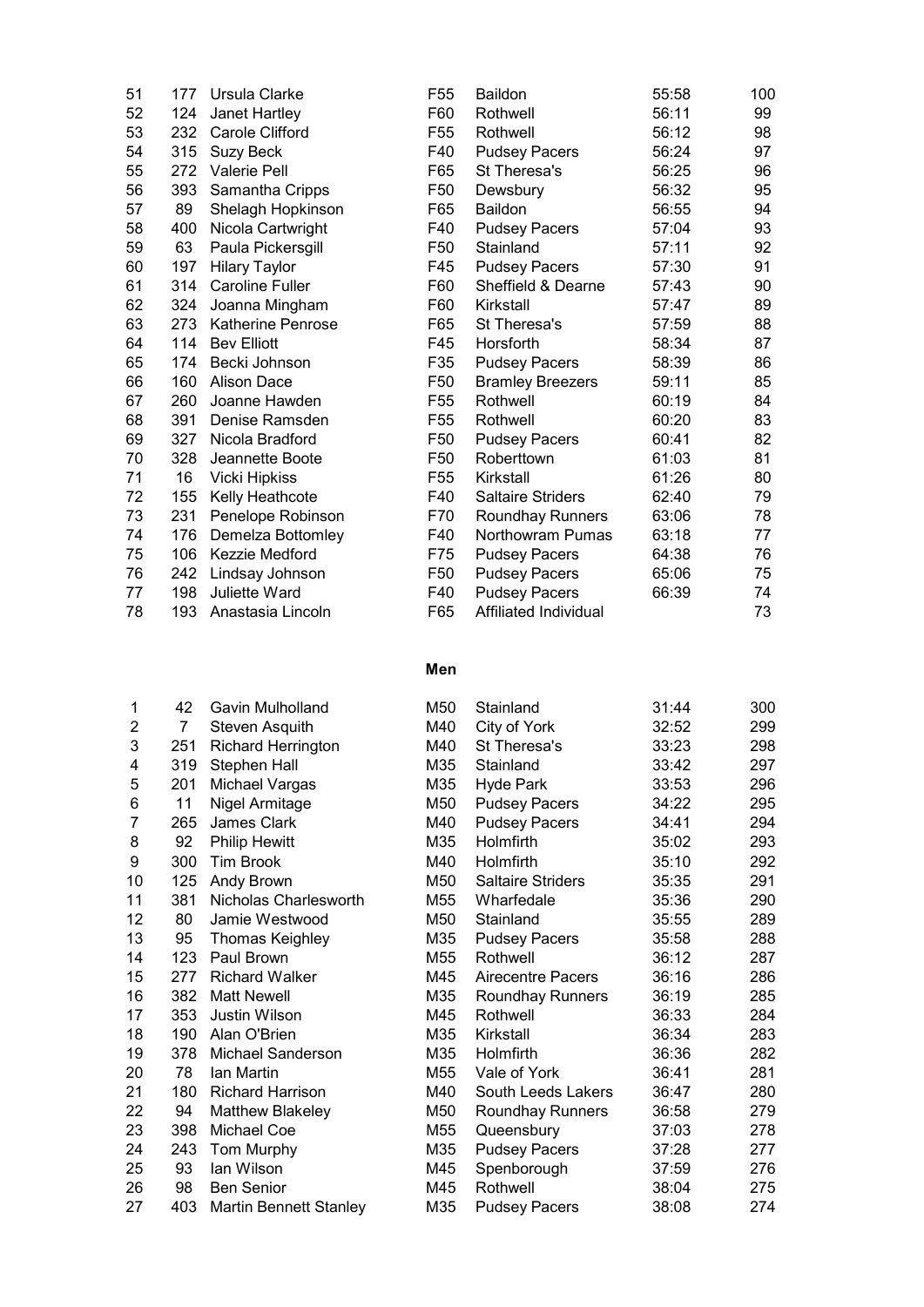| 28 | 70           | Jon Greenwood          | M40 | <b>Pudsey Pacers</b>     | 38:16 | 273 |
|----|--------------|------------------------|-----|--------------------------|-------|-----|
| 29 | 346          | Alastair Wood          | M40 | <b>Selby Striders</b>    | 38:19 | 272 |
| 30 | 402          | Matt Thurman           | M35 | Dewsbury                 | 38:31 | 271 |
| 31 | 4            | Anthony Waring         | M50 | Holmfirth                | 38:38 | 270 |
| 32 | 9            | Anthony Weston         | M45 | <b>Bramley Breezers</b>  | 38:45 | 269 |
| 33 | 19           | <b>Gerard Skippins</b> | M45 | Spenborough              | 38:57 | 268 |
| 34 | 354          | Paul Jackman           | M35 | Rothwell                 | 39:05 | 267 |
| 35 | 29           | <b>Simon Platts</b>    | M40 | 0                        | 39:21 | 266 |
| 36 | 121          | <b>Robert Samuels</b>  | M60 |                          | 39:28 | 265 |
| 37 |              |                        |     | <b>Pudsey Pacers</b>     | 39:38 |     |
|    | 396          | Christophe Martyn      | M55 | <b>Pudsey Pacers</b>     |       | 264 |
| 38 | 182          | <b>Emil Andrews</b>    | M45 | Pudsey & Bramley         | 39:39 | 263 |
| 39 | 37           | Adam Moger             | M45 | Kirkstall                | 39:48 | 262 |
| 40 | 390          | Leon Severn            | M35 | Stainland                | 39:50 | 261 |
| 41 | 321          | <b>Adam Firth</b>      | M35 | <b>Bramley Breezers</b>  | 39:53 | 260 |
| 42 | 226          | <b>Stewart Nichol</b>  | M40 | St Theresa's             | 39:57 | 259 |
| 43 | 153          | Simon Brady            | M55 | Queensbury               | 40:03 | 258 |
| 44 | 224          | <b>Richard Varley</b>  | M35 | South Leeds Lakers       | 40:10 | 257 |
| 45 | 33           | Andrew Forsyth         | M60 | Doncaster                | 40:26 | 256 |
| 46 | 281          | <b>Rory Goldthorpe</b> | M40 | <b>Abbey Runners</b>     | 40:39 | 255 |
| 47 | 210          | Keith Johnstone        | M45 | South Leeds Lakers       | 40:45 | 254 |
| 48 | 340          | David Mellor           | M45 | St Theresa's             | 40:56 | 253 |
| 49 | 34           | <b>Tony Daniels</b>    | M60 | Meltham                  | 40:58 | 252 |
| 50 | 117          | <b>Richard Brook</b>   | M45 | Queensbury               | 41:00 | 251 |
| 51 | 45           | <b>Andrew Paterson</b> | M55 | Queensbury               | 41:17 | 250 |
| 52 | 347          | David Walker           | M35 | <b>Selby Striders</b>    | 41:24 | 249 |
| 53 | 47           | Jon Ding               | M55 | Northowram Pumas         | 41:33 | 248 |
| 54 | 255          | Jon Boote              | M50 | Roberttown               | 41:34 | 247 |
| 55 | 149          | Jonathan Brearley      | M45 | Northowram Pumas         | 41:40 | 246 |
| 56 | 394          | Ryan Barker            | M45 | Halifax                  | 41:43 | 245 |
| 57 | 97           | Alan Pickard           | M60 | Northowram Pumas         | 41:52 | 244 |
|    |              |                        |     |                          |       |     |
| 58 | 43           | <b>Mark Crabtree</b>   | M60 | Halifax                  | 41:55 | 243 |
| 59 | 10           | <b>Rich Wilkinson</b>  | M50 | Rothwell                 | 42:06 | 242 |
| 60 | 318          | Mark Pottinger         | M40 | Stainland                | 42:22 | 241 |
| 61 | $\mathbf{1}$ | Roy Huggins            | M55 | <b>Valley Striders</b>   | 42:28 | 240 |
| 62 | 60           | Cirilo Palenzuela      | M60 | Crossgates               | 42:34 | 239 |
| 63 | 388          | Jamie Hill             | M40 | Roberttown               | 42:37 | 238 |
| 64 | 122          | <b>Jim Harris</b>      | M45 | Stainland                | 42:43 | 237 |
| 65 | 295          | Melvin Thompson        | M50 | Roberttown               | 42:52 | 236 |
| 66 | 301          | Rob Greenland          | M45 | <b>Chapel Allerton</b>   | 42:56 | 235 |
| 67 | 258          | David Brooks           | M55 | <b>Pudsey Pacers</b>     | 43:05 | 234 |
| 68 | 169          | <b>Chris Beadle</b>    | M50 | Holmfirth                | 43:08 | 233 |
| 69 | 386          | <b>Mark Bestwick</b>   | M45 | <b>Pudsey Pacers</b>     | 43:12 | 232 |
| 70 | 305          | <b>Stuart Shepherd</b> | M40 | <b>Chapel Allerton</b>   | 43:16 | 231 |
| 71 | 46           | <b>Andrew Tudor</b>    | M45 | Northowram Pumas         | 43:20 | 230 |
| 72 | 27           | <b>Paul Patrick</b>    | M55 | Stainland                | 43:36 | 229 |
| 73 | 323          | Steven Clayton         | M50 | <b>Farsley Flyers</b>    | 43:50 | 228 |
| 74 | 395          | Andy Norman            | M50 | <b>Pudsey Pacers</b>     | 43:54 | 227 |
| 75 | 329          | Stephen Hetherington   | M60 | <b>Saltaire Striders</b> | 44:03 | 226 |
| 76 | 267          | <b>Martin Dearie</b>   | M45 | Dewsbury                 | 44:09 | 225 |
| 77 | 342          | Graham Kitchen         | M60 | South Leeds Lakers       | 44:10 | 224 |
|    |              |                        |     |                          |       |     |
| 78 | 334          | John Sutton            | M40 | South Leeds Lakers       | 44:11 | 223 |
| 79 | 288          | <b>Brad Strutt</b>     | M35 | <b>Pudsey Pacers</b>     | 44:19 | 222 |
| 80 | 306          | Tim Spencer            | M65 | <b>Saltaire Striders</b> | 44:29 | 221 |
| 81 | 13           | Paul Bennett           | M60 | <b>Bramley Breezers</b>  | 44:34 | 220 |
| 82 | 240          | Steven Woods           | M60 | South Leeds Lakers       | 44:47 | 219 |
| 83 | 383          | Roger Burkhill         | M60 | South Leeds Lakers       | 44:51 | 218 |
| 84 | 326          | Jon Prideaux           | M50 | Wakefield                | 44:57 | 217 |
| 85 | 85           | Martin Wood            | M55 | Stainland                | 44:59 | 216 |
| 86 | 113          | Jonathan Eagle         | M60 | Horsforth                | 45:16 | 215 |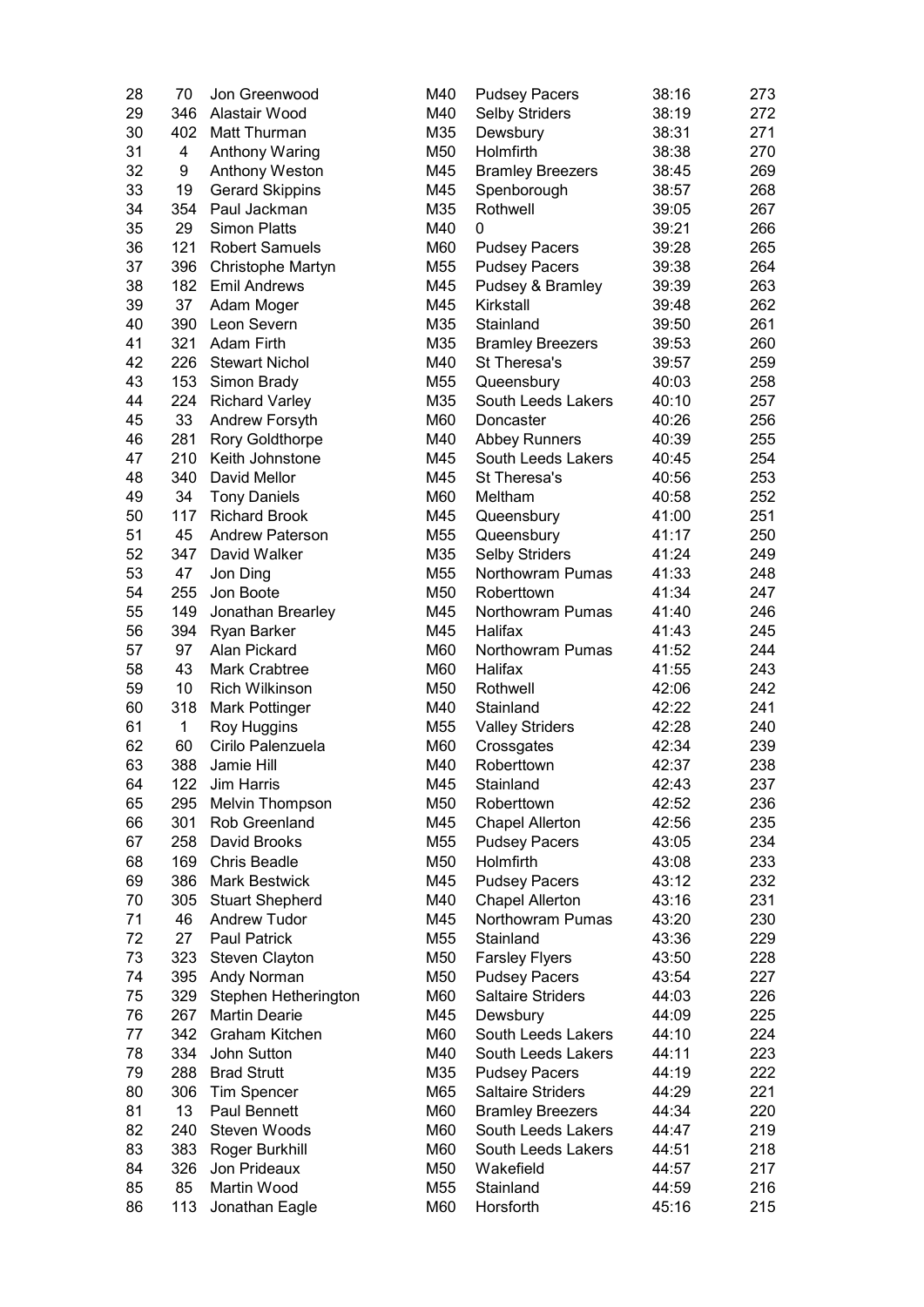| 87  | 15             | <b>Mark Preston</b>       | M55 | Stainland                | 45:30 | 214 |
|-----|----------------|---------------------------|-----|--------------------------|-------|-----|
| 88  | 55             | <b>Bryan Parkinson</b>    | M70 | <b>Bingley</b>           | 45:36 | 213 |
| 89  | 344            | <b>Stephen Pattison</b>   | M60 | <b>Pudsey Pacers</b>     | 45:58 | 212 |
| 90  | 356            | <b>Bob Shimmin</b>        | M65 | <b>Baildon</b><br>46:03  |       | 211 |
| 91  | 214            | <b>Nigel Shaw</b>         | M55 | <b>Baildon</b><br>46:04  |       | 210 |
| 92  | 337            | <b>Richard Haigh</b>      | M55 | South Leeds Lakers       | 46:05 | 209 |
| 93  | 54             | Andrew Johnson            | M60 | Knavesmire               | 46:07 | 208 |
| 94  | 333            | Rob Kersey                | M70 | Holmfirth                | 46:09 | 207 |
| 95  | 385            | <b>Christopher Glover</b> | M60 | Kirkstall                | 46:16 | 206 |
| 96  | 275            | Mark Gregory              | M60 | Rothwell                 | 46:19 | 205 |
| 97  | 279            | Mark Doyle                | M40 | <b>Farsley Flyers</b>    | 46:55 | 204 |
| 98  | 50             | Nigel Taylor              | M50 | Lindley                  | 47:18 | 203 |
| 99  | 120            | Lee Hipwell               | M45 | Queensbury               | 47:22 | 202 |
| 100 | 252            | <b>Andrew Warrender</b>   | M50 | South Leeds Lakers       | 47:28 | 201 |
| 101 | 236            | Jim Whittaker             | M50 | <b>Abbey Runners</b>     | 47:30 | 200 |
| 102 | 136            | <b>Martin Love</b>        | M60 | <b>Saltaire Striders</b> | 47:35 | 199 |
| 103 | 349            | lan Johnson               | M55 | Stainland                | 47:41 | 198 |
| 104 | 28             | John Ingles               | M50 | Stainland                | 48:13 | 197 |
| 105 | 312            | John Langley              | M50 | Northowram Pumas         | 48:19 | 196 |
| 106 | 126            | <b>Kirk Douglas</b>       | M50 | <b>Bramley Breezers</b>  | 48:53 | 195 |
| 107 | 389            | Philip Hobbs              | M55 | Holmfirth                | 49:24 | 194 |
| 108 | 332            |                           | M50 | South Leeds Lakers       | 49:43 | 193 |
|     | 39             | <b>Richard Burgess</b>    |     |                          |       |     |
| 109 | $\overline{2}$ | Dave Hudson               | M65 | Stainland                | 49:51 | 192 |
| 110 |                | Leroy Sutton              | M65 | <b>Valley Striders</b>   | 49:58 | 191 |
| 111 | 336            | Kevin Watson              | M75 | Horsforth                | 50:00 | 190 |
| 112 | 408            | <b>Andrew Tams</b>        | M55 | <b>Bramley Breezers</b>  | 50:19 | 189 |
| 113 | 253            | David Render              | M40 | South Leeds Lakers       | 51:06 | 188 |
| 114 | 341            | Neil Midgley              | M70 | Holmfirth                | 51:11 | 187 |
| 115 | 392            | <b>Michael Hartley</b>    | M45 | Affiliated Individual    | 51:25 | 186 |
| 116 | 158            | Mark Henderson            | M55 | Holmfirth                | 51:31 | 185 |
| 117 | 130            | Don Harrison              | M55 | <b>Bramley Breezers</b>  | 51:32 | 184 |
| 118 | 79             | <b>Stephen Pratt</b>      | M45 | Vale of York             | 51:49 | 183 |
| 119 | 250            | <b>Stuart Gall</b>        | M40 | North Leeds Fell         | 52:10 | 182 |
| 120 | 311            | Colin Bainbridge          | M60 | South Leeds Lakers       | 52:25 | 181 |
| 121 | 218            | <b>William Overton</b>    | M70 | <b>Pudsey Pacers</b>     | 52:45 | 180 |
| 122 | 147            | Jonathan Knowles          | M35 | Northowram Pumas         | 52:49 | 179 |
| 123 | 405            | Chris Ives                | M45 | St Theresa's             | 53:47 | 178 |
| 124 | 188            | Peter Ellerton            | M75 | <b>Bingley</b>           | 53:59 | 177 |
| 125 | 379            | James Lyner               | M40 | <b>Bramley Breezers</b>  | 54:53 | 176 |
| 126 | 175            | lan Robinson              | M40 | <b>Pudsey Pacers</b>     | 55:09 | 175 |
| 127 | 407            | <b>Bill Hunter</b>        | M70 | Holmfirth                | 55:23 | 174 |
| 128 | 401            | Darren Calvert            | M35 | <b>Bramley Breezers</b>  | 55:28 | 173 |
| 129 | 148            | Andy Flynn                | M50 | Northowram Pumas         | 56:06 | 172 |
| 130 | 192            | Daniel Metcalfe           | M40 | Fellandale               | 56:14 | 171 |
| 131 | 330            | <b>Gary Oates</b>         | M55 | Vale of York             | 57:02 | 170 |
| 132 | 48             | Paul Armitage             | M60 | Stainland                | 57:38 | 169 |
| 133 | 345            | <b>Paul Dewhirst</b>      | M55 | <b>Pudsey Pacers</b>     | 58:07 | 168 |
| 134 | 84             | <b>Graham Robertshaw</b>  | M60 | Northowram Pumas         | 58:11 | 167 |
| 135 | 52             | <b>G Mark Richardson</b>  | M60 | Dewsbury                 | 58:49 | 166 |
| 136 | 166            | <b>Tony Smith</b>         | M60 | <b>Bramley Breezers</b>  | 60:08 | 165 |
| 137 | 38             | <b>Richard Dawson</b>     | M55 | <b>Bramley Breezers</b>  | 61:41 | 164 |
| 138 | 352            | Peter Hey                 | M70 | Kirkstall                | 62:27 | 163 |
| 139 | 409            | John Fuller               | M75 | Kimberworth              | 68:29 | 162 |
| 140 | 67             | Patrick Nesden            | M70 | Kirkstall                | 74:35 | 161 |

### Non-Scorers